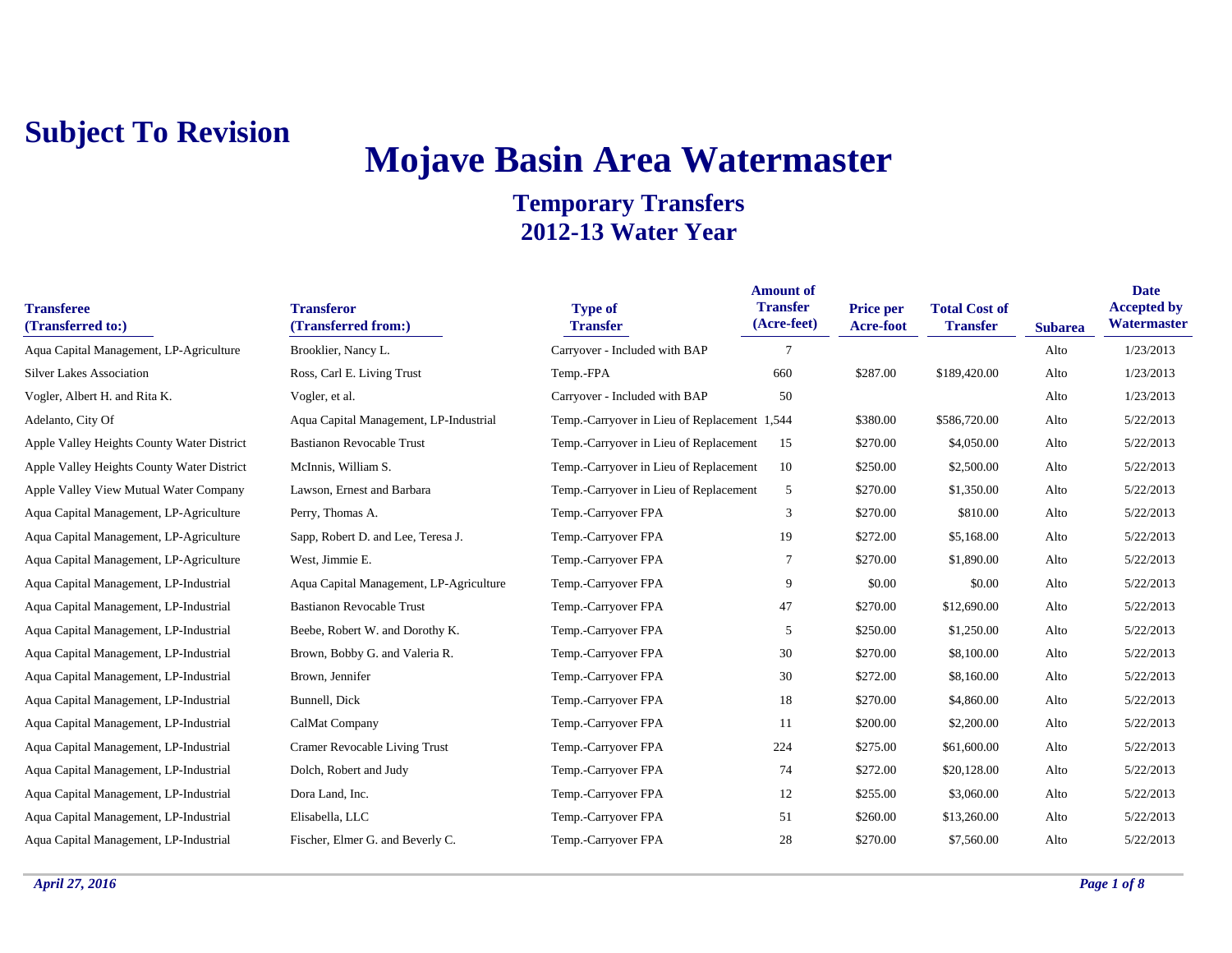# **Mojave Basin Area Watermaster**

| <b>Transferee</b><br>(Transferred to:) | <b>Transferor</b><br>(Transferred from:)    | <b>Type of</b><br><b>Transfer</b>            | <b>Amount of</b><br><b>Transfer</b><br>(Acre-feet) | Price per<br>Acre-foot | <b>Total Cost of</b><br><b>Transfer</b> | <b>Subarea</b> | <b>Date</b><br><b>Accepted by</b><br>Watermaster |
|----------------------------------------|---------------------------------------------|----------------------------------------------|----------------------------------------------------|------------------------|-----------------------------------------|----------------|--------------------------------------------------|
| Aqua Capital Management, LP-Industrial | Fisher Trust, Jerome R.                     | Temp.-Carryover FPA                          | 506                                                | \$270.00               | \$136,620.00                            | Alto           | 5/22/2013                                        |
| Aqua Capital Management, LP-Industrial | Haas, Bryan C. and Hinkle, Mary H.          | Temp.-Carryover FPA                          | 8                                                  | \$250.00               | \$2,000.00                              | Alto           | 5/22/2013                                        |
| Aqua Capital Management, LP-Industrial | Lawson, Ernest and Barbara                  | Temp.-Carryover FPA                          | 6                                                  | \$270.00               | \$1,620.00                              | Alto           | 5/22/2013                                        |
| Aqua Capital Management, LP-Industrial | Storm, Randall                              | Temp.-Carryover FPA                          | 50                                                 | \$268.00               | \$13,400.00                             | Alto           | 5/22/2013                                        |
| Aqua Capital Management, LP-Industrial | Thompson Living Trust, James A. and Sula B. | Temp.-Carryover FPA                          | 328                                                | \$270.00               | \$88,560.00                             | Alto           | 5/22/2013                                        |
| Aqua Capital Management, LP-Industrial | Thrasher, Gary                              | Temp.-Carryover FPA                          | 265                                                | \$272.00               | \$72,080.00                             | Alto           | 5/22/2013                                        |
| Aqua Capital Management, LP-Industrial | Vanhoops Holdings, LP                       | Temp.-Carryover FPA                          | 268                                                | \$270.00               | \$72,360.00                             | Alto           | 5/22/2013                                        |
| Aqua Capital Management, LP-Industrial | Vogler, Albert H. and Rita K.               | Temp.-Carryover FPA                          | 50                                                 | \$270.00               | \$13,500.00                             | Alto           | 5/22/2013                                        |
| Aqua Capital Management, LP-Industrial | <b>Wagner Family Trust</b>                  | Temp.-Carryover FPA                          | 980                                                | \$273.00               | \$267,540.00                            | Alto           | 5/22/2013                                        |
| Aqua Capital Management, LP-Industrial | West, Howard and Suzy                       | Temp.-Carryover FPA                          | 58                                                 | \$272.00               | \$15,776.00                             | Alto           | 5/22/2013                                        |
| Cemex, Inc.                            | Langley - Industrial, James                 | Temp.-Carryover in Lieu of Replacement       | 191                                                | \$375.00               | \$71,625.00                             | Alto           | 5/22/2013                                        |
| Golden State Water Company             | American States Water Company               | Temp.-Carryover FPA                          | 349                                                | \$384.00               | \$134,016.00                            | Alto           | 5/22/2013                                        |
| Golden State Water Company             | American States Water Company               | Temp.-Carryover in Lieu of Replacement       | 251                                                | \$384.00               | \$96,384.00                             | Alto           | 5/22/2013                                        |
| Helendale Community Services District  | Reed Family Trust, Delbert E. Jr. and Linda | Temp.-Carryover FPA                          | 84                                                 | \$290.00               | \$24,360.00                             | Alto           | 5/22/2013                                        |
| Hesperia - Golf Course, City of        | Hesperia, City of                           | Temp.-Carryover in Lieu of Replacement       | 36                                                 | \$404.00               | \$14,544.00                             | Alto           | 5/22/2013                                        |
| Hesperia Water District                | Hesperia, City of                           | Temp.-Carryover in Lieu of Replacement       | 3                                                  | \$404.00               | \$1,212.00                              | Alto           | 5/22/2013                                        |
| Hesperia Water District                | <b>Jess Ranch Water Company</b>             | Temp.-Carryover in Lieu of Replacement 2,000 |                                                    | \$364.50               | \$729,000.00                            | Alto           | 5/22/2013                                        |
| Hesperia Water District                | R.E. Loans, LLC                             | Temp.-Carryover in Lieu of Replacement 4,777 |                                                    | \$355.87               | \$1,699,990.99                          | Alto           | 5/22/2013                                        |
| Hesperia Water District                | Summit Valley Ranch LLC                     | Temp.-Carryover in Lieu of Replacement       | 216                                                | \$265.00               | \$57,240.00                             | Alto           | 5/22/2013                                        |
| Langley - Industrial, James            | Agcon, Inc.                                 | Temp.-Carryover FPA                          | 91                                                 | \$360.00               | \$32,760.00                             | Alto           | 5/22/2013                                        |
| Langley - Industrial, James            | Hi-Grade Materials Company                  | Temp.-Carryover FPA                          | 83                                                 | \$360.00               | \$29,880.00                             | Alto           | 5/22/2013                                        |
| Langley - Industrial, James            | Riverside Cement Company - Oro Grande Plant | Temp.-Carryover FPA                          | 1.389                                              | \$360.00               | \$500,040.00                            | Alto           | 5/22/2013                                        |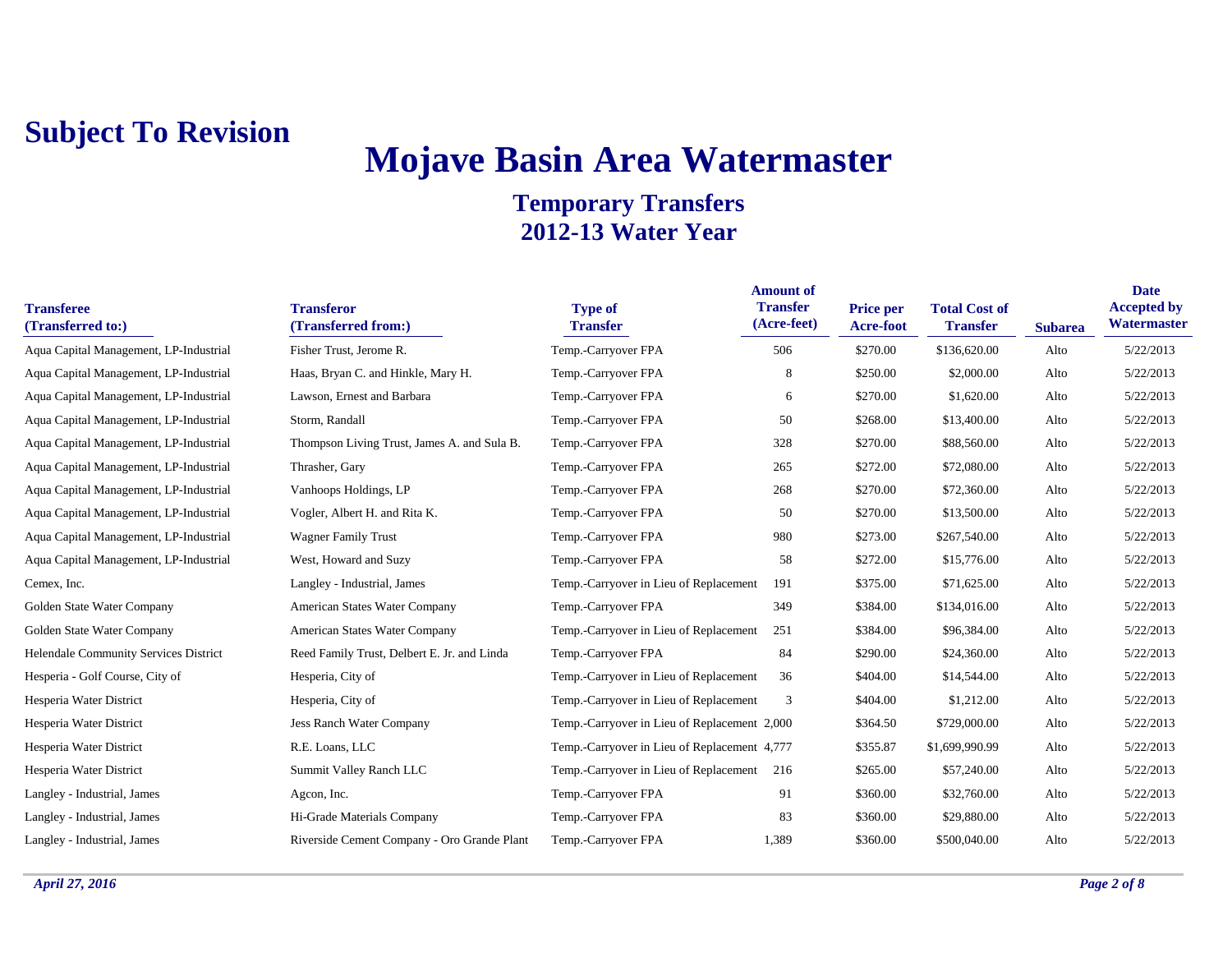# **Mojave Basin Area Watermaster**

| <b>Transferee</b><br>(Transferred to:) | <b>Transferor</b><br>(Transferred from:)    | <b>Type of</b><br><b>Transfer</b>      | <b>Amount of</b><br><b>Transfer</b><br>(Acre-feet) | Price per<br><b>Acre-foot</b> | <b>Total Cost of</b><br><b>Transfer</b> | <b>Subarea</b> | <b>Date</b><br><b>Accepted by</b><br>Watermaster |
|----------------------------------------|---------------------------------------------|----------------------------------------|----------------------------------------------------|-------------------------------|-----------------------------------------|----------------|--------------------------------------------------|
| Langley, James                         | Johnston, Harriet and Johnston, Lawrence W. | Temp.-Carryover FPA                    | 47                                                 | \$271.30                      | \$12,751.10                             | Alto           | 5/22/2013                                        |
| Langley, James                         | Johnston, Harriet and Johnston, Lawrence W. | Temp.-Carryover FPA                    | 50                                                 | \$270.00                      | \$13,500.00                             | Alto           | 5/22/2013                                        |
| Langley, James                         | Kemper Campbell Ranch                       | Temp.-Carryover FPA                    | 263                                                | \$255.00                      | \$67,065.00                             | Alto           | 5/22/2013                                        |
| Langley, James                         | Nunn, Donald and Pearl                      | Temp.-Carryover FPA                    | 28                                                 | \$270.00                      | \$7,560.00                              | Alto           | 5/22/2013                                        |
| Langley, James                         | Riverside Cement Company - Agriculture      | Temp.-Carryover FPA                    | 515                                                | \$270.00                      | \$139,050.00                            | Alto           | 5/22/2013                                        |
| Mariana Ranchos County Water District  | <b>Beinschroth Family Trust</b>             | Temp.-Carryover in Lieu of Replacement | 23                                                 | \$285.00                      | \$6,555.00                              | Alto           | 5/22/2013                                        |
| Mariana Ranchos County Water District  | Beinschroth, A. J.                          | Temp.-Carryover in Lieu of Replacement | 20                                                 | \$285.00                      | \$5,700.00                              | Alto           | 5/22/2013                                        |
| Nuñez, Luis Segundo                    | Aqua Capital Management, LP-Agriculture     | Temp.-Carryover in Lieu of Replacement |                                                    | \$290.00                      | \$290.00                                | Alto           | 5/22/2013                                        |
| San Bernardino County Service Area 64  | Ades, John and Devon                        | Temp.-Carryover in Lieu of Replacement | 13                                                 | \$280.00                      | \$3,640.00                              | Alto           | 5/22/2013                                        |
| San Bernardino County Service Area 64  | Bass Trust, Newton T.                       | Temp.-Carryover in Lieu of Replacement | 205                                                | \$280.00                      | \$57,400.00                             | Alto           | 5/22/2013                                        |
| San Bernardino County Service Area 64  | Helendale Community Services District       | Temp.-Carryover in Lieu of Replacement | 175                                                | \$360.00                      | \$63,000.00                             | Alto           | 5/22/2013                                        |
| San Bernardino County Service Area 64  | Langley - Industrial, James                 | Temp.-Carryover FPA                    | 249                                                | \$370.00                      | \$92,130.00                             | Alto           | 5/22/2013                                        |
| San Bernardino County Service Area 64  | Langley - Industrial, James                 | Temp.-Carryover in Lieu of Replacement | 8                                                  | \$370.00                      | \$2,960.00                              | Alto           | 5/22/2013                                        |
| San Bernardino County Service Area 64  | Langley, James                              | Temp.-Carryover FPA                    |                                                    | \$275.00                      | \$275.00                                | Alto           | 5/22/2013                                        |
| San Bernardino County Service Area 64  | Langley, James                              | Temp.-Carryover in Lieu of Replacement | 316                                                | \$275.00                      | \$86,900.00                             | Alto           | 5/22/2013                                        |
| San Bernardino County Service Area 64  | Langley, James                              | Temp.-Carryover in Lieu of Replacement | 101                                                | \$280.00                      | \$28,280.00                             | Alto           | 5/22/2013                                        |
| San Bernardino County Service Area 64  | Low, Dean                                   | Temp.-Carryover in Lieu of Replacement | 80                                                 | \$280.00                      | \$22,400.00                             | Alto           | 5/22/2013                                        |
| San Bernardino County Service Area 64  | San Bernardino County Service Area 42       | Temp.-Carryover in Lieu of Replacement | 94                                                 | \$360.00                      | \$33,840.00                             | Alto           | 5/22/2013                                        |
| San Bernardino County Service Area 64  | <b>Wyatt Family Trust</b>                   | Temp.-Carryover in Lieu of Replacement | 28                                                 | \$280.00                      | \$7,840.00                              | Alto           | 5/22/2013                                        |
| San Bernardino County Service Area 70J | Ades, John and Devon                        | Temp.-Carryover in Lieu of Replacement | 13                                                 | \$280.00                      | \$3,640.00                              | Alto           | 5/22/2013                                        |
| San Bernardino County Service Area 70J | Bass Trust, Newton T.                       | Temp.-Carryover in Lieu of Replacement | 204                                                | \$280.00                      | \$57,120.00                             | Alto           | 5/22/2013                                        |
| San Bernardino County Service Area 70J | Helendale Community Services District       | Temp.-Carryover in Lieu of Replacement | 175                                                | \$360.00                      | \$63,000.00                             | Alto           | 5/22/2013                                        |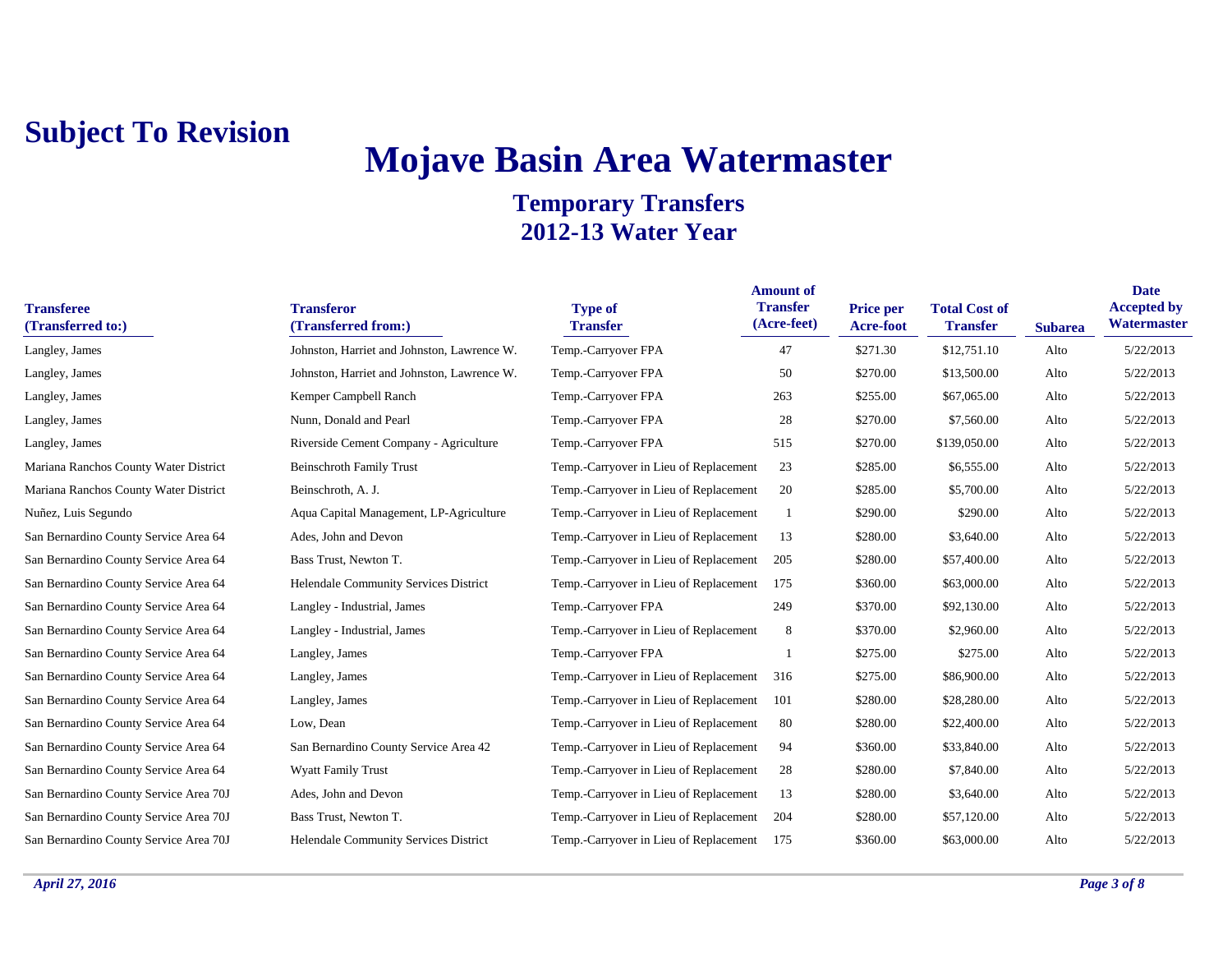# **Mojave Basin Area Watermaster**

| <b>Transferee</b><br>(Transferred to:)    | <b>Transferor</b><br>(Transferred from:) | <b>Type of</b><br><b>Transfer</b>      | <b>Amount of</b><br><b>Transfer</b><br>(Acre-feet) | <b>Price per</b><br><b>Acre-foot</b> | <b>Total Cost of</b><br><b>Transfer</b> | <b>Subarea</b> | <b>Date</b><br><b>Accepted by</b><br>Watermaster |
|-------------------------------------------|------------------------------------------|----------------------------------------|----------------------------------------------------|--------------------------------------|-----------------------------------------|----------------|--------------------------------------------------|
| San Bernardino County Service Area 70J    | Langley - Industrial, James              | Temp.-Carryover FPA                    | 368                                                | \$370.00                             | \$136,160.00                            | Alto           | 5/22/2013                                        |
| San Bernardino County Service Area 70J    | Langley - Industrial, James              | Temp.-Carryover in Lieu of Replacement | 747                                                | \$370.00                             | \$276,390.00                            | Alto           | 5/22/2013                                        |
| San Bernardino County Service Area 70J    | Low, Dean                                | Temp.-Carryover in Lieu of Replacement | -80                                                | \$280.00                             | \$22,400.00                             | Alto           | 5/22/2013                                        |
| San Bernardino County Service Area 70J    | San Bernardino County Service Area 42    | Temp.-Carryover in Lieu of Replacement | 95                                                 | \$360.00                             | \$34,200.00                             | Alto           | 5/22/2013                                        |
| San Bernardino County Service Area 70J    | <b>Wyatt Family Trust</b>                | Temp.-Carryover in Lieu of Replacement | 28                                                 | \$280.00                             | \$7,840.00                              | Alto           | 5/22/2013                                        |
| <b>Spring Valley Lake Association</b>     | Aqua Capital Management, LP-Industrial   | Temp.-Carryover in Lieu of Replacement | 291                                                | \$375.00                             | \$109,125.00                            | Alto           | 5/22/2013                                        |
| Spring Valley Lake Country Club           | Langley, James                           | Temp.-Carryover in Lieu of Replacement | 427                                                | \$275.00                             | \$117,425.00                            | Alto           | 5/22/2013                                        |
| <b>Summers Family Trust</b>               | Aqua Capital Management, LP-Agriculture  | Temp.-Carryover in Lieu of Replacement | 3                                                  | \$280.00                             | \$840.00                                | Alto           | 5/22/2013                                        |
| <b>Summers Family Trust</b>               | Frazier, et al.                          | Temp.-Carryover in Lieu of Replacement | 40                                                 | \$1.00                               | \$40.00                                 | Alto           | 5/22/2013                                        |
| Thunderbird County Water District         | <b>Beinschroth Family Trust</b>          | Temp.-Carryover in Lieu of Replacement | 47                                                 | \$285.00                             | \$13,395.00                             | Alto           | 5/22/2013                                        |
| Victor Valley Community College District  | <b>Beinschroth Family Trust</b>          | Temp.-Carryover in Lieu of Replacement | 281                                                | \$285.00                             | \$80,085.00                             | Alto           | 5/22/2013                                        |
| Victor Valley Community College District  | <b>Beinschroth Family Trust</b>          | Temp.-Carryover FPA                    |                                                    | \$285.00                             | \$285.00                                | Alto           | 5/22/2013                                        |
| Victor Valley Memorial Park               | Langley, James                           | Temp.-Carryover in Lieu of Replacement | 61                                                 | \$275.00                             | \$16,775.00                             | Alto           | 5/22/2013                                        |
| Victorville Water District, ID#1          | Aqua Capital Management, LP-Industrial   | Temp.-Carryover in Lieu of Replacement | 466                                                | \$378.00                             | \$176,148.00                            | Alto           | 5/22/2013                                        |
| Wood, Michael and Denise                  | Aqua Capital Management, LP-Agriculture  | Temp.-Carryover in Lieu of Replacement | 37                                                 | \$290.00                             | \$10,730.00                             | Alto           | 5/22/2013                                        |
| <b>Apple Valley Ranchos Water Company</b> | Apple Valley, Town Of                    | Temp.-Carryover FPA                    | 55                                                 | \$382.50                             | \$21,037.50                             | Alto           | 7/24/2013                                        |
| <b>Apple Valley Ranchos Water Company</b> | Apple Valley, Town Of                    | Temp.-Carryover FPA                    | 336                                                | \$0.00                               | \$0.00                                  | Alto           | 7/24/2013                                        |
| Helendale Community Services District     | Aldersley, Lynn M.                       | Temp.-Carryover FPA                    | 4                                                  | \$290.00                             | \$1,160.00                              | Alto           | 7/24/2013                                        |
| Langley, James                            | Sudmeier, Glenn W.                       | Temp.-Carryover FPA                    | 14                                                 | \$265.00                             | \$3,710.00                              | Alto           | 7/24/2013                                        |
| Victor Valley Memorial Park               | Langley, James                           | Temp.-Carryover FPA                    |                                                    | \$275.00                             | \$275.00                                | Alto           | 7/24/2013                                        |
| Victorville Water District, ID#1          | Federal Bureau of Prisons, Victorville   | Temp.-FPA                              | 412                                                | \$382.50                             | \$157,590.00                            | Alto           | 7/24/2013                                        |
| Aqua Capital Management, LP-Industrial    | Aqua Capital Management, LP-Agriculture  | Temp.-FPA                              | 1,347                                              | \$0.00                               | \$0.00                                  | Alto           | 9/25/2013                                        |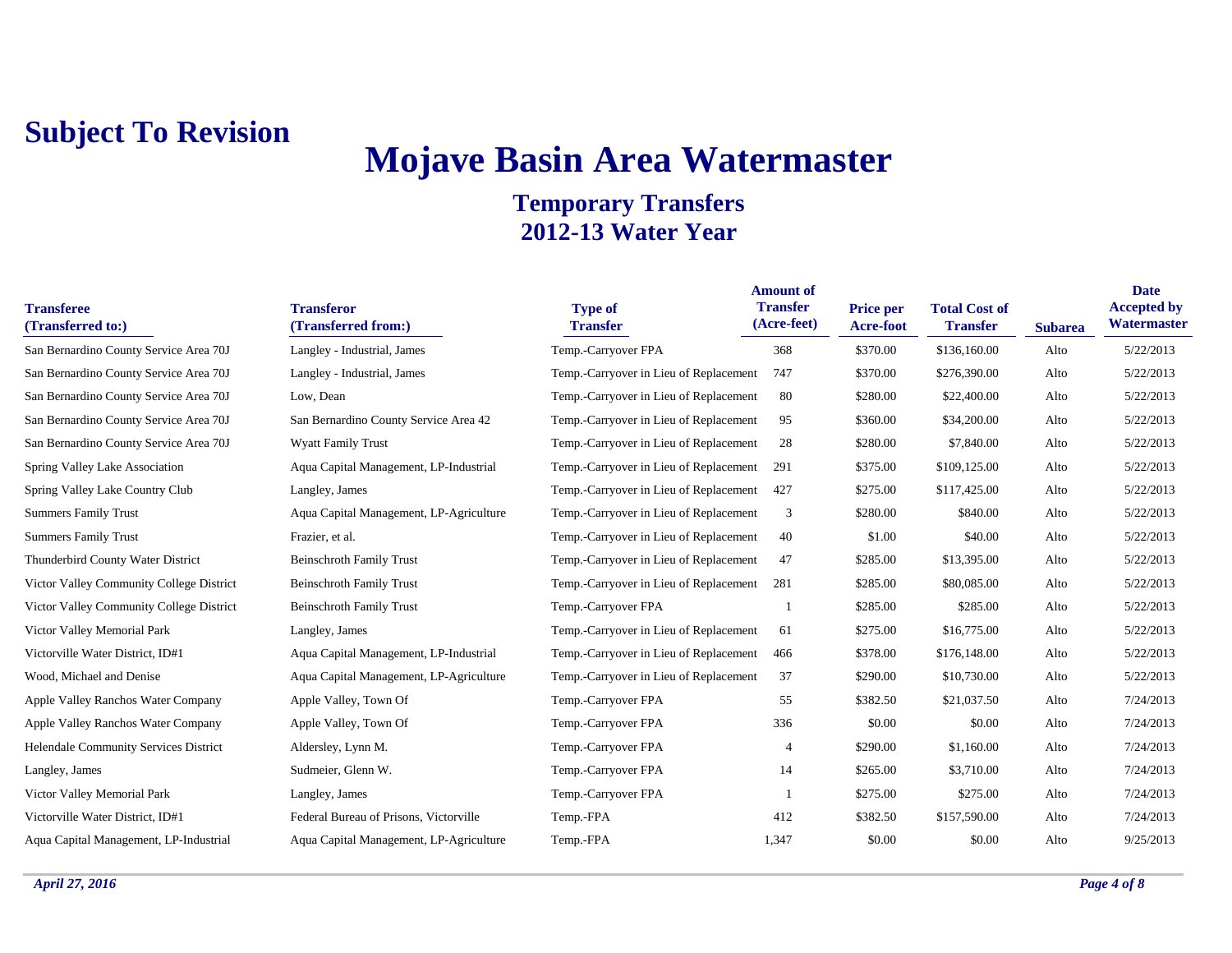# **Mojave Basin Area Watermaster**

| <b>Transferee</b><br>(Transferred to:) | <b>Transferor</b><br>(Transferred from:)   | <b>Type of</b><br><b>Transfer</b> | <b>Amount of</b><br><b>Transfer</b><br>(Acre-feet) | <b>Price per</b><br><b>Acre-foot</b> | <b>Total Cost of</b><br><b>Transfer</b> | <b>Subarea</b> | <b>Date</b><br><b>Accepted by</b><br>Watermaster |
|----------------------------------------|--------------------------------------------|-----------------------------------|----------------------------------------------------|--------------------------------------|-----------------------------------------|----------------|--------------------------------------------------|
| Hesperia Water District                | <b>Abbott Family Trust</b>                 | Temp.-Carryover FPA               | 116                                                | \$270.00                             | \$31,320.00                             | Alto           | 9/25/2013                                        |
| Hesperia Water District                | Holway Jeffrey R and Patricia Gage         | Temp.-Carryover FPA               | 7                                                  | \$260.00                             | \$1,820.00                              | Alto           | 9/25/2013                                        |
| Hesperia Water District                | Holway, Jeffrey R                          | Temp.-Carryover FPA               | 9                                                  | \$260.00                             | \$2,340.00                              | Alto           | 9/25/2013                                        |
| Hesperia Water District                | Johnson, Ronald                            | Temp.-Carryover FPA               | 25                                                 | \$265.00                             | \$6,625.00                              | Alto           | 9/25/2013                                        |
| Hesperia Water District                | Lake Arrowhead Community Services District | Temp.-Carryover FPA               | 527                                                | \$255.00                             | \$134,385.00                            | Alto           | 9/25/2013                                        |
| Hesperia Water District                | Polich, Lee and Donna                      | Temp.-Carryover FPA               | 51                                                 | \$260.00                             | \$13,260.00                             | Alto           | 9/25/2013                                        |
| Hesperia Water District                | Summit Valley Ranch LLC                    | Temp.-FPA                         | 186                                                | \$270.00                             | \$50,220.00                             | Alto           | 9/25/2013                                        |
| Jamboree Housing Corporation           | <b>Hamilton Family Trust</b>               | Temp.-Carryover FPA               | 80                                                 | \$270.00                             | \$21,600.00                             | Alto           | 9/25/2013                                        |
| Langley, James                         | Ross, Carl E. Living Trust                 | Temp.-Carryover FPA               | 10                                                 | \$265.00                             | \$2,650.00                              | Alto           | 9/25/2013                                        |
| San Bernardino County Service Area 64  | Langley, James                             | Temp.-Carryover FPA               | 5                                                  | \$275.00                             | \$1,375.00                              | Alto           | 9/25/2013                                        |
| San Bernardino County Service Area 64  | Langley, James                             | Temp.-Carryover FPA               |                                                    | \$275.00                             | \$1,925.00                              | Alto           | 9/25/2013                                        |
| San Bernardino County Service Area 70J | Langley, James                             | Temp.-Carryover FPA               |                                                    | \$275.00                             | \$1,925.00                              | Alto           | 9/25/2013                                        |
| San Bernardino County Service Area 70J | Langley, James                             | Temp.-Carryover FPA               | 5                                                  | \$275.00                             | \$1,375.00                              | Alto           | 9/25/2013                                        |
| Victorville Water District, ID#1       | Aqua Capital Management, LP-Industrial     | Temp.-FPA                         | 1,442                                              | \$380.00                             | \$547,960.00                            | Alto           | 9/25/2013                                        |
|                                        |                                            | Alto Subtotal (102)               | 25,075                                             |                                      | \$7,788,570.59                          |                |                                                  |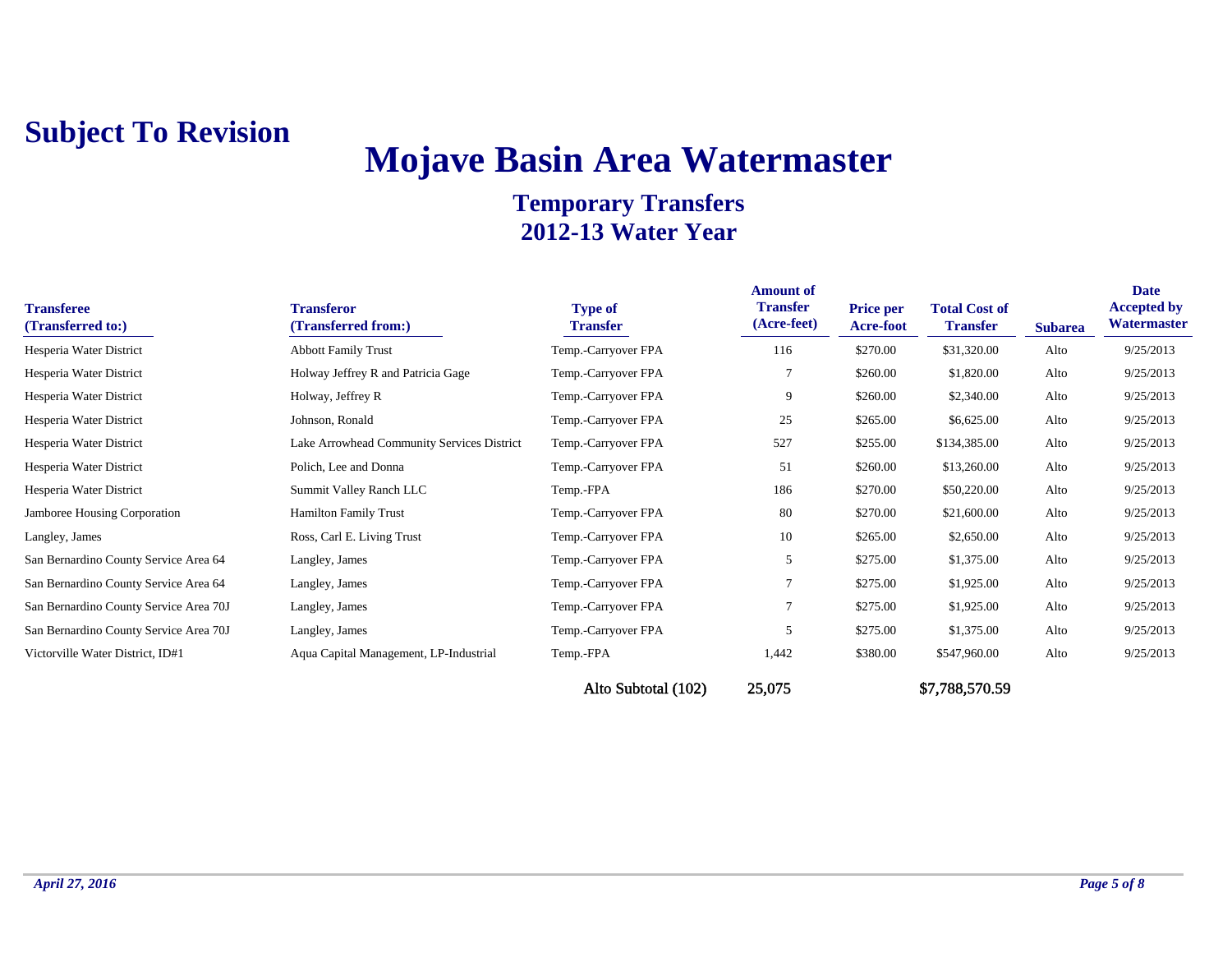# **Mojave Basin Area Watermaster**

| <b>Transferee</b><br>(Transferred to:)    | <b>Transferor</b><br>(Transferred from:)    | <b>Type of</b><br><b>Transfer</b>      | <b>Amount of</b><br><b>Transfer</b><br>(Acre-feet) | Price per<br><b>Acre-foot</b> | <b>Total Cost of</b><br><b>Transfer</b> | <b>Subarea</b> | <b>Date</b><br><b>Accepted by</b><br>Watermaster |
|-------------------------------------------|---------------------------------------------|----------------------------------------|----------------------------------------------------|-------------------------------|-----------------------------------------|----------------|--------------------------------------------------|
| Crystal Lakes Property Owners Association | Steimle Family Trust, A.B. and Y.O.         | Carryover - Included with BAP          | 27                                                 |                               |                                         | Baja           | 11/28/2012                                       |
| Garg, Om P.                               | <b>United Central Bank</b>                  | Carryover - Included with BAP          | 302                                                |                               |                                         | Baja           | 3/27/2013                                        |
| Calico Lakes Homeowners Association       | Aqua Capital Management, LP                 | Temp.-Carryover FPA                    | 82                                                 | \$20.00                       | \$1,640.00                              | Baja           | 5/22/2013                                        |
| Calico Lakes Homeowners Association       | Aqua Capital Management, LP                 | Temp.-Carryover in Lieu of Replacement | 78                                                 | \$20.00                       | \$1,560.00                              | Baja           | 5/22/2013                                        |
| Daggett Community Services District       | Western Horizon Associates, Inc.            | Temp.-Carryover FPA                    | 100                                                | \$30.00                       | \$3,000.00                              | Baja           | 5/22/2013                                        |
| Hanson Aggregates WRP, Inc.               | Aqua Capital Management, LP                 | Temp.-Carryover in Lieu of Replacement | 30                                                 | \$45.00                       | \$1,350.00                              | Baja           | 5/22/2013                                        |
| Irvin, Bertrand W.                        | Jackson, James N. Jr Revocable Living Trust | Temp.-Carryover FPA                    | 30                                                 | \$0.00                        | \$0.00                                  | Baja           | 5/22/2013                                        |
| Kim, Joon Ho and Mal Boon Revocable Trust | Western Horizon Associates, Inc.            | Temp.-Carryover FPA                    | 292                                                | \$30.00                       | \$8,760.00                              | Baja           | 5/22/2013                                        |
| Lake Jodie Property Owners Association    | Aqua Capital Management, LP                 | Temp.-Carryover in Lieu of Replacement | 60                                                 | \$25.00                       | \$1,500.00                              | Baja           | 5/22/2013                                        |
| Lake Jodie Property Owners Association    | Bredelis, Ronald C. and Jean                | Temp.-Carryover FPA                    | 23                                                 | \$25.00                       | \$575.00                                | Baja           | 5/22/2013                                        |
| Lake Jodie Property Owners Association    | Hass, Pauline L.                            | Temp.-Carryover in Lieu of Replacement | 22                                                 | \$20.00                       | \$440.00                                | Baja           | 5/22/2013                                        |
| Lake Jodie Property Owners Association    | Johnson, James R. and Ellen                 | Temp.-Carryover in Lieu of Replacement | 155                                                | \$20.00                       | \$3,100.00                              | Baja           | 5/22/2013                                        |
| O. F. D. L., Inc.                         | Aqua Capital Management, LP                 | Temp.-Carryover in Lieu of Replacement | 131                                                | \$20.00                       | \$2,620.00                              | Baja           | 5/22/2013                                        |
| Security Paving Company, Inc.             | Aqua Capital Management, LP                 | Temp.-Carryover in Lieu of Replacement | 16                                                 | \$25.00                       | \$400.00                                | Baja           | 5/22/2013                                        |
| Van Bastelaar, Alphonse                   | Aqua Capital Management, LP                 | Temp.-Carryover in Lieu of Replacement | 29                                                 | \$20.00                       | \$580.00                                | Baja           | 5/22/2013                                        |
| Van Bastelaar, Alphonse                   | Haas, Bryan C. and Hinkle, Mary H.          | Temp.-Carryover in Lieu of Replacement | 7                                                  | \$20.00                       | \$140.00                                | Baja           | 5/22/2013                                        |
| Van Dam RFT, Donald Dick and Frances L.   | Van Dam Family Trust, Glen and Jennifer     | Temp.-Carryover FPA                    | 2,635                                              | \$0.00                        | \$0.00                                  | Baja           | 5/22/2013                                        |
| Van Dam RFT, Donald Dick and Frances L.   | Van Dam Family Trust, Glen and Jennifer     | Temp.-Carryover in Lieu of Replacement | 759                                                | \$0.00                        | \$0.00                                  | Baja           | 5/22/2013                                        |
| Wet Set, Inc.                             | Aqua Capital Management, LP                 | Temp.-Carryover in Lieu of Replacement | 85                                                 | \$22.50                       | \$1,912.50                              | Baja           | 5/22/2013                                        |
| WLSR, Inc.                                | Aqua Capital Management, LP                 | Temp.-Carryover in Lieu of Replacement | 62                                                 | \$25.00                       | \$1,550.00                              | Baja           | 5/22/2013                                        |
| CF Properties, LLC                        | Morris Trust, Julia V.                      | Temp.-Carryover FPA                    | 190                                                | \$10.00                       | \$1,900.00                              | Baja           | 9/25/2013                                        |
| De Jong Family Trust                      | Benton, Philip G.                           | Temp.-FPA                              | 21                                                 | \$10.00                       | \$210.00                                | Baja           | 9/25/2013                                        |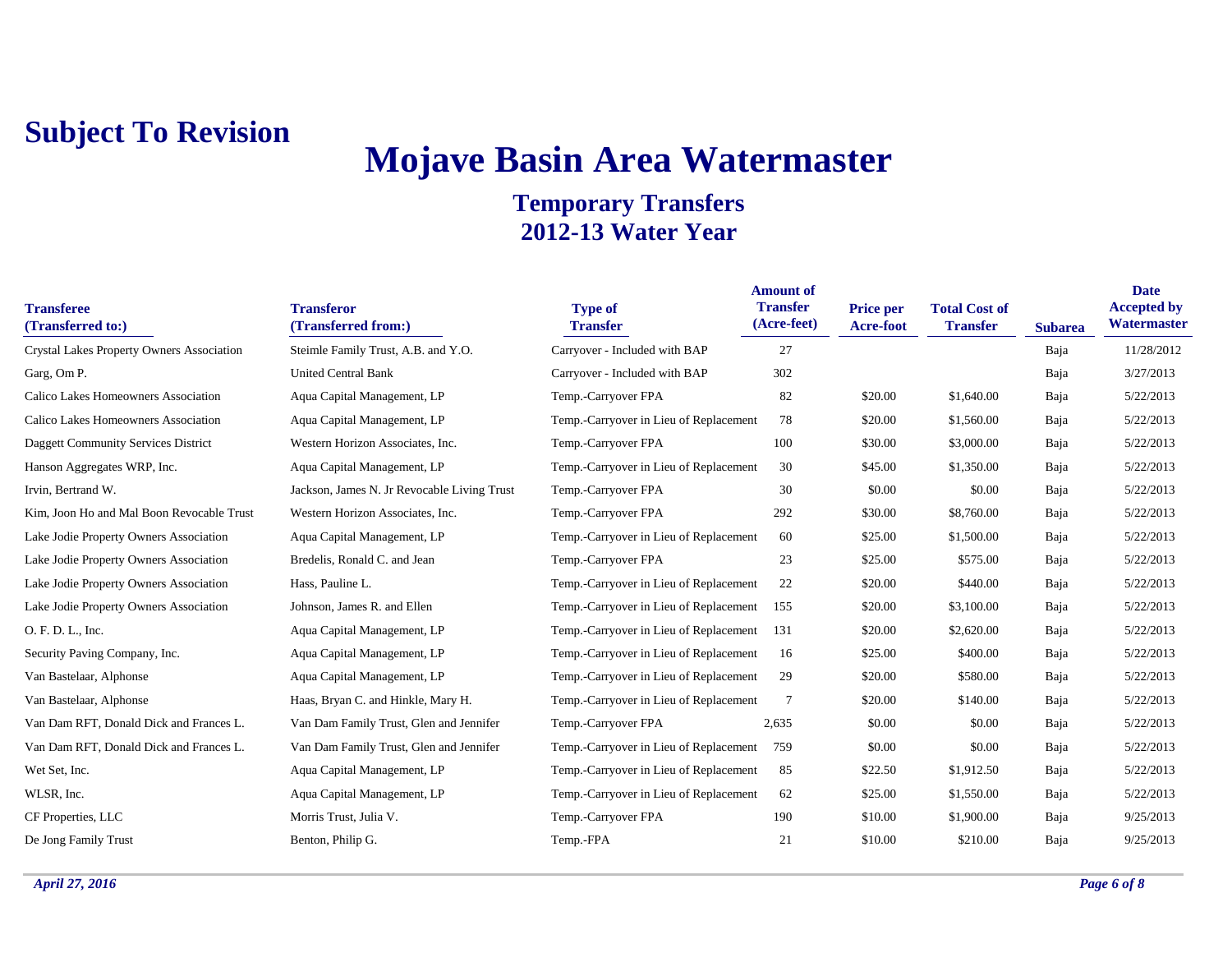# **Mojave Basin Area Watermaster**

| <b>Transferee</b><br>(Transferred to:)    | <b>Transferor</b><br>(Transferred from:) | <b>Type of</b><br><b>Transfer</b>      | <b>Amount of</b><br><b>Transfer</b><br>(Acre-feet) | <b>Price per</b><br>Acre-foot | <b>Total Cost of</b><br><b>Transfer</b> | <b>Subarea</b> | <b>Date</b><br><b>Accepted by</b><br>Watermaster |
|-------------------------------------------|------------------------------------------|----------------------------------------|----------------------------------------------------|-------------------------------|-----------------------------------------|----------------|--------------------------------------------------|
| De Jong Family Trust                      | Channell, Dale E.                        | Carryover - Included with BAP          | 58                                                 |                               |                                         | Baja           | 9/25/2013                                        |
| De Jong Family Trust                      | Hutchison Trust, William O.              | Temp.-Carryover FPA                    | 229                                                | \$10.00                       | \$2,290.00                              | Baja           | 9/25/2013                                        |
| Kim, Joon Ho and Mal Boon Revocable Trust | Aqua Capital Management, LP              | Temp.-FPA                              | 550                                                | \$20.00                       | \$11,000.00                             | Baja           | 9/25/2013                                        |
| Kim, Joon Ho and Mal Boon Revocable Trust | Hilarides 1998 Revocable Family Trust    | Temp.-Carryover FPA                    | 190                                                | \$10.00                       | \$1,900.00                              | Baja           | 9/25/2013                                        |
| Sunray Energy, Inc.                       | GenOn Energy, Inc.                       | Temp.-Carryover FPA                    | 250                                                | \$0.00                        | \$0.00                                  | Baja           | 9/25/2013                                        |
| Samra, Jagtar S.                          | Santucci, et al.                         | Carryover - Included with BAP          | 19                                                 |                               |                                         | Baja           | 12/12/2013                                       |
|                                           |                                          | Baja Subtotal (28)                     | 6,432                                              |                               | \$46,427.50                             |                |                                                  |
| Pacific Gas and Electric Company          | Mountain View, L.L.C.                    | Carryover - Included with BAP          | 48                                                 |                               |                                         | Centro         | 1/23/2013                                        |
| Pacific Gas and Electric Company          | Shirkey, Alan G. and Mary E.             | Carryover - Included with BAP          | 28                                                 |                               |                                         | Centro         | 1/23/2013                                        |
| Pacific Gas and Electric Company          | Estate of Luther C. Vanhoy               | Carryover - Included with BAP          | 23                                                 |                               |                                         | Centro         | 3/27/2013                                        |
| Bar-Len Mutual Water Company              | Soppeland, Wayne                         | Temp.-Carryover in Lieu of Replacement | 6                                                  | \$45.00                       | \$270.00                                | Centro         | 5/22/2013                                        |
| Barstow Community Developers, LLC         | Soppeland, Wayne                         | Temp.-Carryover in Lieu of Replacement | 13                                                 | \$55.00                       | \$715.00                                | Centro         | 5/22/2013                                        |
| Hi Desert Mutual Water Company            | Soppeland, Wayne                         | Temp.-Carryover in Lieu of Replacement | 3                                                  | \$45.00                       | \$135.00                                | Centro         | 5/22/2013                                        |
| Nursery Products LLC                      | Soppeland, Wayne                         | Temp.-Carryover in Lieu of Replacement | 28                                                 | \$45.00                       | \$1,260.00                              | Centro         | 5/22/2013                                        |
| Pacific Gas and Electric Company          | Hare Trust                               | Carryover - Included with BAP          | 68                                                 |                               |                                         | Centro         | 5/22/2013                                        |
| Pacific Gas and Electric Company          | Ryken, Paul, et al.                      | Carryover - Included with BAP          | 80                                                 |                               |                                         | Centro         | 5/22/2013                                        |
| Huerta, Hector                            | Golden State Water Company               | Temp.-Carryover FPA                    | 600                                                | \$5.00                        | \$3,000.00                              | Centro         | 9/25/2013                                        |
| Vernola Trust, Pat and Mary Ann           | Golden State Water Company               | Temp.-Carryover FPA                    | 1,500                                              | \$5.00                        | \$7,500.00                              | Centro         | 9/25/2013                                        |
|                                           |                                          | Centro Subtotal (11)                   | 2,397                                              |                               | \$12,880.00                             |                |                                                  |